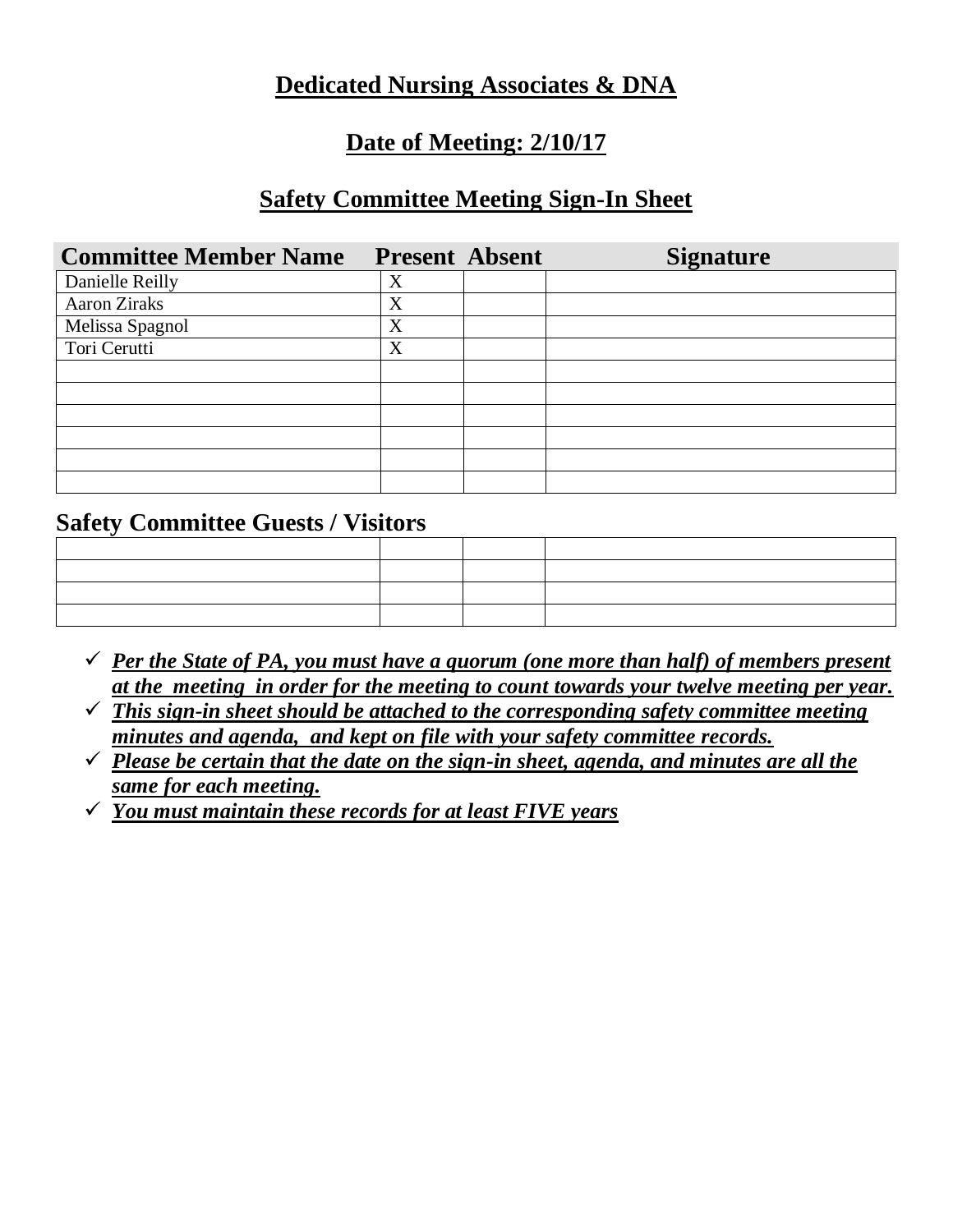## **Dedicated Nursing Associates & DNA Safety Committee Meeting Agenda**

**Date Of Meeting:** *2/10/2017* **Time of Meeting:** *10:30 AM*

**Location of Meeting:** *Corporate Office - 3875 Franklintown Ct, Suite 240, Murrysville, PA 15668*

- **1. Roll Call**
- **2. Review agenda for this meeting.**
- **3. Review and approve last month's meeting minutes.**
- **4. Review of workplace accidents that have occurred since the last meeting; discuss contributing cause, root cause, and corrective actions.**
- **5. Review the status of old business and the committee's suggested corrective actions.**
	- ✓ **Check status of getting promotional safety items like ice scrapers**
- **6. Round table discussion – New Business**
	- ✓ **How is new incident report working**
	- ✓ **Need to draft a drug testing request form**
	- ✓ **How to handle employees on restrictions for long periods of time**
	- ✓ **OSHA compliance course**
- **7. Recommendations to management**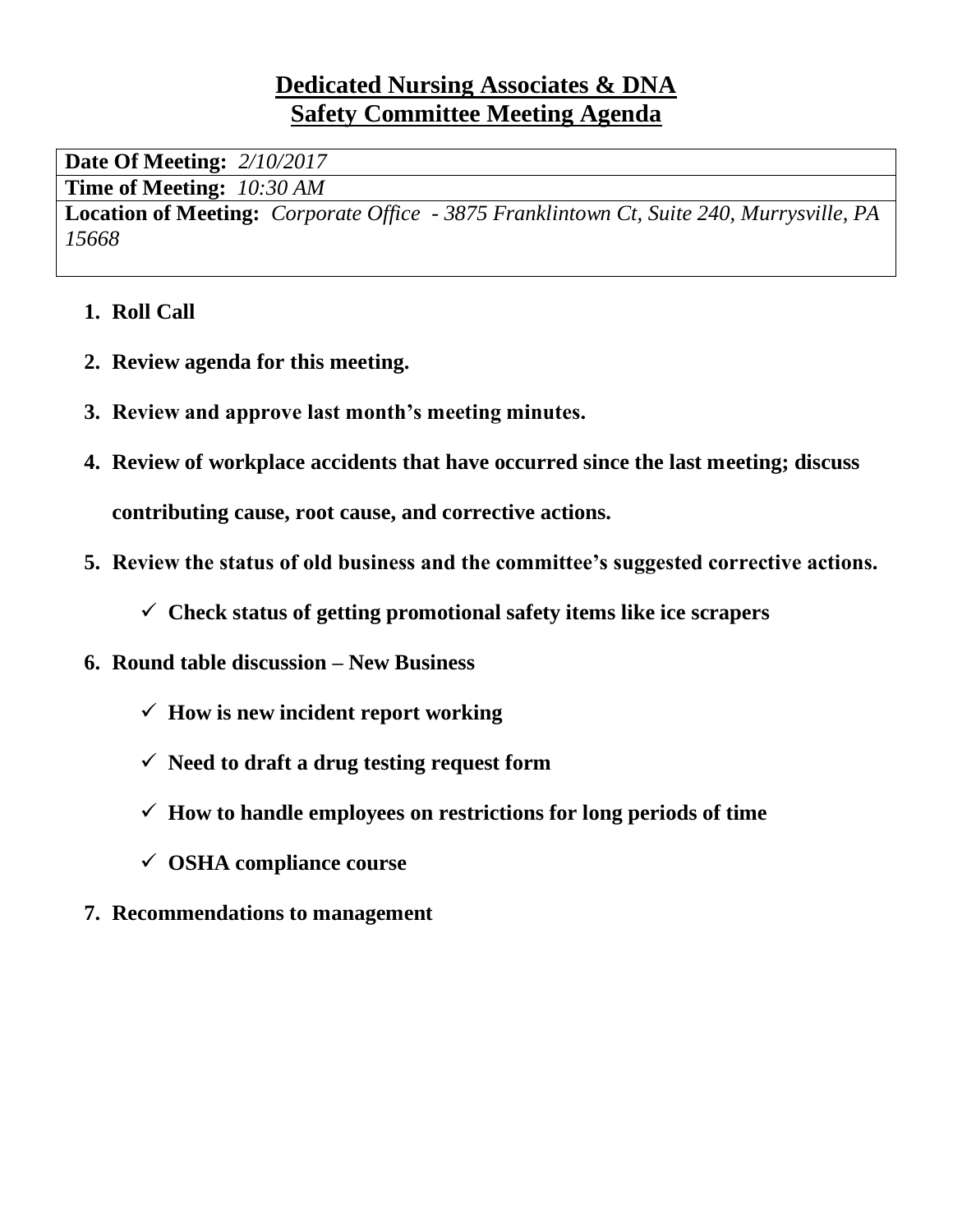# **Dedicated Nursing Associates & DNA Safety Committee Minutes**

**Meeting Date: 2/10/17**

**Time meeting started**: *10:30AM*

**Meeting Chairperson: Danielle Reilly**

| <b>Present</b>                  | <b>Absent</b> |
|---------------------------------|---------------|
| Danielle Reilly                 |               |
| Aaron Ziraks                    |               |
| Melissa Spagnol<br>Tori Cerutti |               |
|                                 |               |
|                                 |               |
|                                 |               |
|                                 |               |
|                                 |               |
|                                 |               |
|                                 |               |
|                                 |               |

Agenda for today's meeting was reviewed by all members: **X** Yes No

**Previous meeting minutes from (01/2017) were read and approved: X Yes No** 

#### **Review of Accidents/Incidents Since the Last Meeting (employee, non-employee, vehicle accidents, near misses, property, & other)**

| Date:    | <b>Cause / Description:</b>                         | <b>Corrective Action:</b> |
|----------|-----------------------------------------------------|---------------------------|
| 1/4/2017 | While transferring, the resident fell and weight of |                           |
|          | patient put on left write                           |                           |
| 1/7/17   | Employee was pushing a food card and hit left hand  |                           |
|          | against display unit on wall                        |                           |
| 1/19/17  | PT being combative by throwing alarm across room.   |                           |
|          | EE attempted to tend to PT and PT grabbed right     |                           |
|          | wrist and would not let go. (Facility disputed the  |                           |
|          | validity of the claim)                              |                           |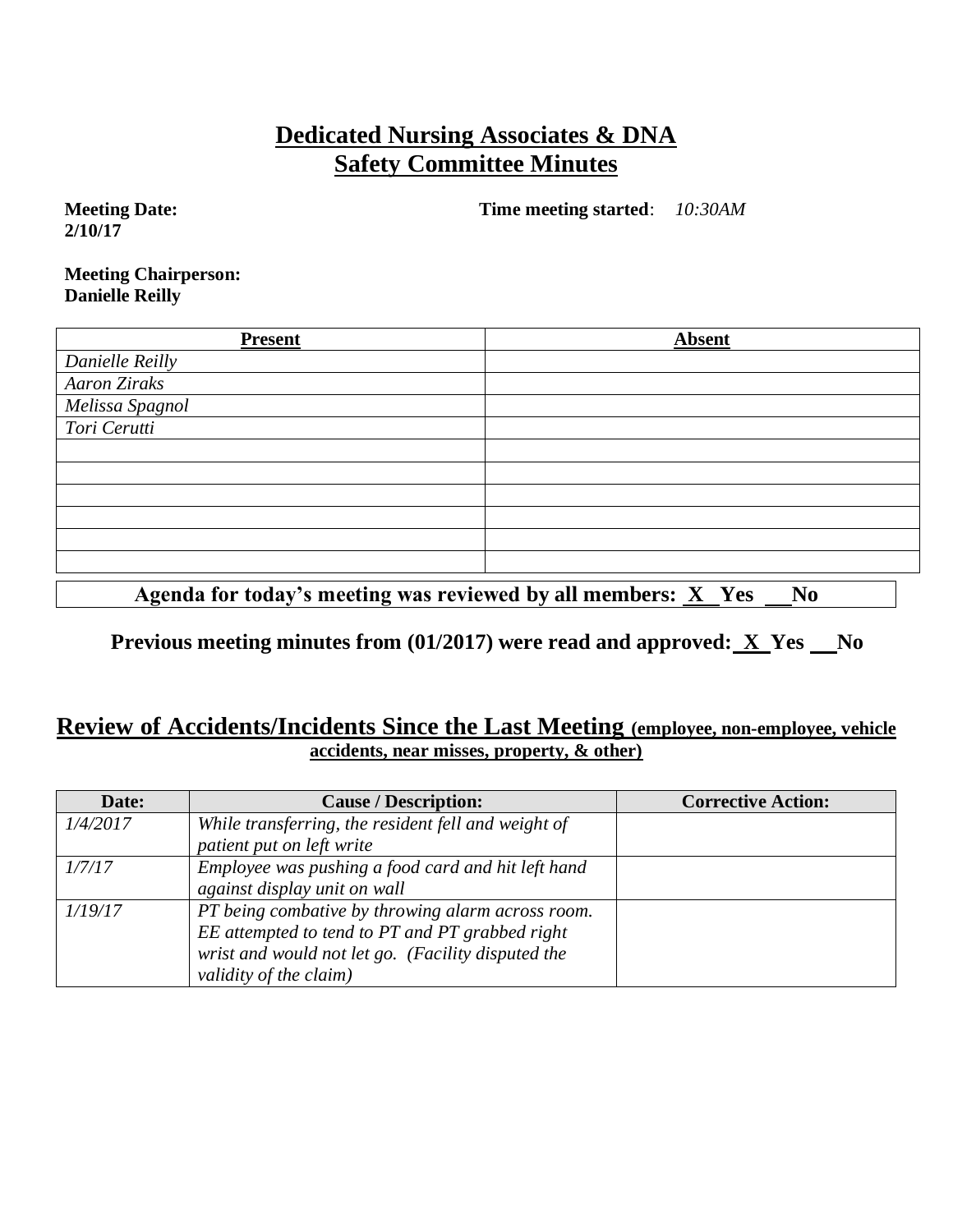### **Status / Progress of Uncompleted Old Business**

| <b>Old Business Item:</b>       | <b>Updates:</b>                                                           |
|---------------------------------|---------------------------------------------------------------------------|
| <b>Promotional Saftey Items</b> | Where do these stand?                                                     |
| Drug Testing                    | Email sent to inform managers that drug testing will be done on all cases |
|                                 |                                                                           |
|                                 |                                                                           |

## **New Business (Round Table Discussion)**

| <b>Committee</b><br><b>Member Name:</b> | <b>Topic / Hazard Identified:</b> | <b>Responsibility Assigned To Whom</b><br>& Action To Be Taken: |
|-----------------------------------------|-----------------------------------|-----------------------------------------------------------------|
|                                         |                                   |                                                                 |
|                                         |                                   |                                                                 |
|                                         |                                   |                                                                 |
|                                         |                                   |                                                                 |
|                                         |                                   |                                                                 |

# **Other Reports or Guest Speakers**

| <b>Guest Name:</b> | <b>Topic Discussed / Presented to the Group</b> |
|--------------------|-------------------------------------------------|
|                    |                                                 |

| Meeting Adjourned:                   |  |
|--------------------------------------|--|
| Next Meeting:                        |  |
| <b>Meeting Minutes Completed By:</b> |  |

- $\checkmark$  *A copy of these minutes & the agenda should be distributed to all company employees, or posted where all employees have access to them.*
- ✓ *These meeting minutes should be attached to the corresponding agenda and sign-in sheet, and kept on file with your safety committee records.*
- ✓ *Please be certain that the date of the sign-in sheet, agenda, and minutes are all the same for each meeting.*
- ✓ *You must maintain these records for at least FIVE years.*